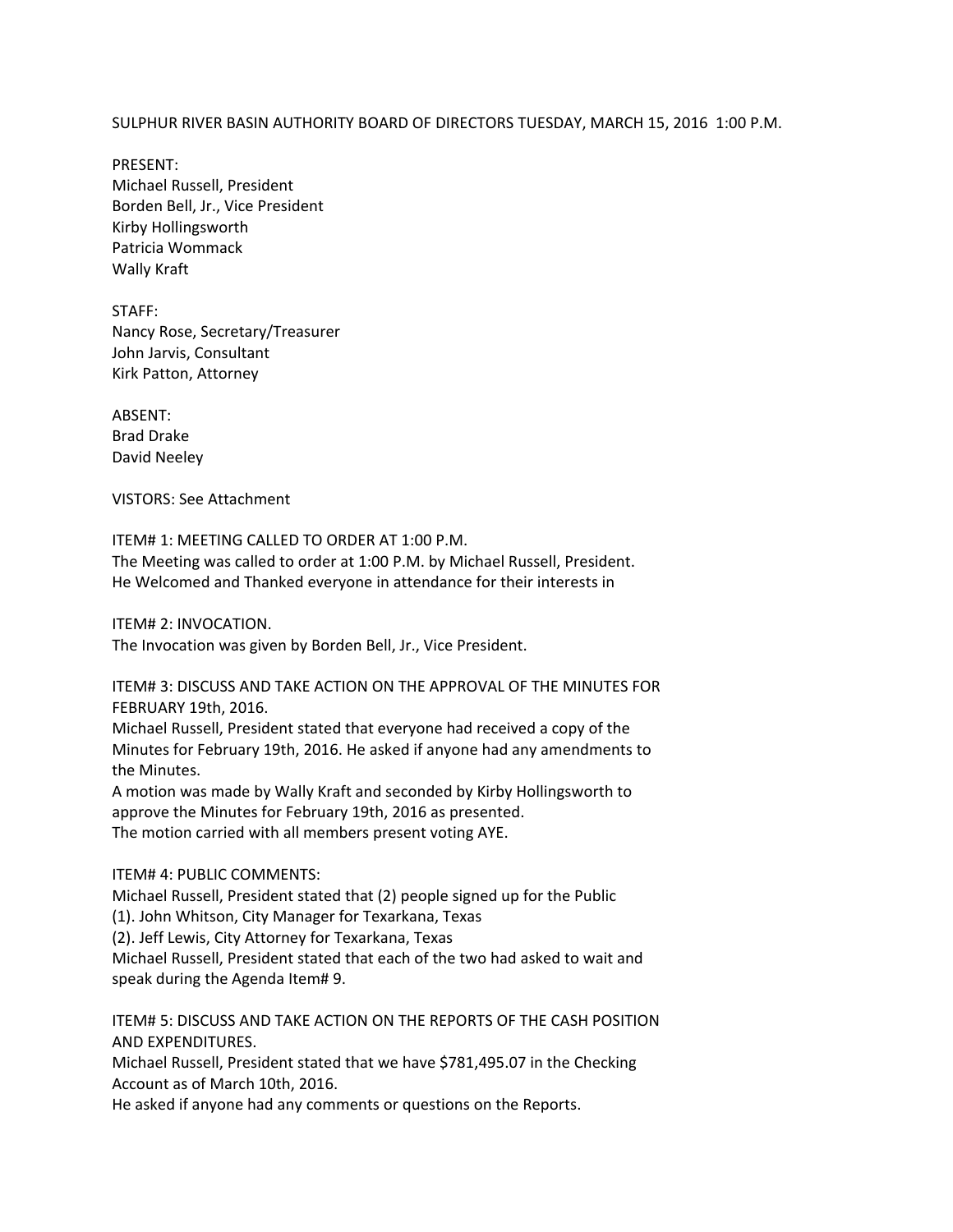A motion was made by Kirby Hollingsworth and seconded by Wally Kraft to approve the Reports of the Cash Position and Expenditures as presented. The motion carried with all members present voting AYE.

ITEM# 6: UPDATES ON THE CLEAN RIVERS PROGRAM:

Nancy Rose stated that she had sent in the Progress Report as of March 10, 2015. She stated that TCEQ will be giving more money on the Contract to help with the water monitoring and other extra items as needed.

Mike Buttram stated that all the lakes and streams are full. He stated that we are behind on the monitoring because of all the water.

He stated that the Texarkana College ACS Grant is allowing an adventure at the Texas High School in Texarkana, Texas on March 31, 2016.

It is to allow the student to participate and learn in water monitoring and other projects. The equipment will be supplied by the Texarkana College. Mike Buttram also, stated that the Boy Scouts Aroma will be held on April 2, 2016 at the Springs Lake Park in Texarkana, Texas. He stated that the Texas Parks & Wildlife will be helping with the Events.

He invited everyone in attendance to attend.

ITEM# 7: DISCUSS AND TAKE ACTION ON THE OPTION 1 OF THE "PROPOSED SCOPE OF WORK" PREPARED BY SULPHUR BASIN GROUP, PLLC:

John Jarvis stated that this Option One is not ready to be delivered, so the Board of Directors should Defer to a later date. He stated that the Corps of Engineers is not ready for this Item. He stated that SRBA should not obligate money on this Item at this time. If they cannot deliver, then it could go to someone else. Kirk Patton, Attorney stated that the Board of Directors should make a motion and second to TABLE this Item until a later date.

A motion was made by Borden Bell, Jr., Vice President and seconded by Wally Kraft to TABLE "Agenda Item# 7" for a later date.

The motion carried with all members present voting AYE!

Pat Wommack stated that she does not understand the difference in Task 1 and Task 4.

ITEM# 8: DISCUSS AND TAKE ACTION IF NECESSARY ON NATURAL RESOURCES CONSERVATION SERVICE (NRCS).

Wally Kraft stated that he had met and discussed this Item with Delta County and Lamar County. He stated that he was not sure what their Protocol was going to He stated that there needs to be trees planted for natural resources of the rivers and streams to help with the Sedimentation of rivers/lakes.

He stated that it is all mostly farm land next to the rivers/streams. He stated that Landowners should be ready to protect.

There was much discussion back and forward with Board of Directors on this Item. It was discussed that SRBA can help others pursue this matter and get something going, but SRBA does not have the Funds to pursue. Wally stated that he will try to set up meeting for Delta and Lamar Counties to get something going.

It was stated that "The Texas Soil & Water" has a Web Site on the Internet. There was no motion needed just discussion.

ITEM# 9: UPDATES FROM JOHN JARVIS OF COMMENTS FROM CITY OF TEXARKANA, TEXAS.